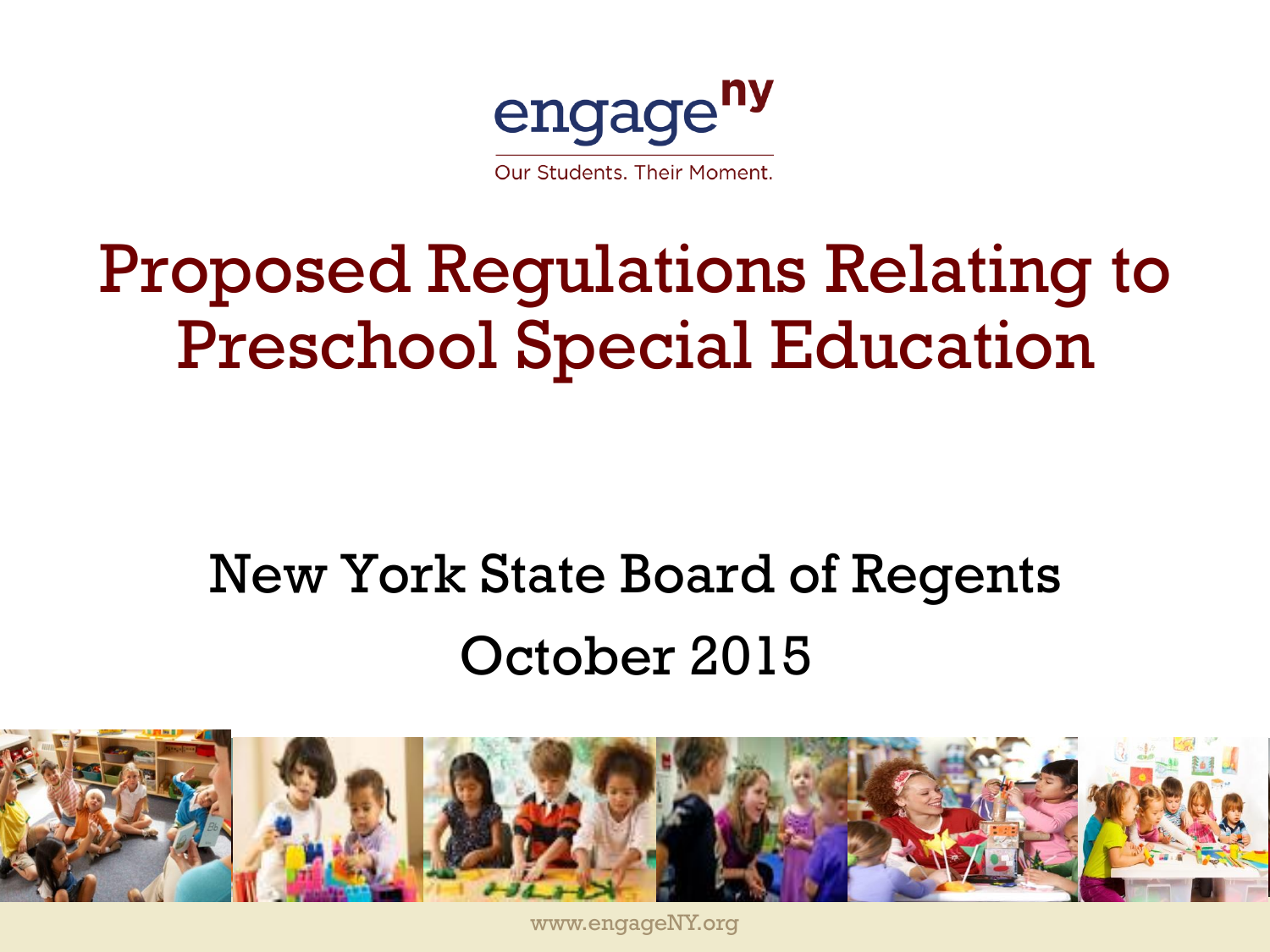# Critical Areas for Action

- Improve outcomes for preschool children with disabilities
- $\blacktriangleright$  Increase the percentage of students in high quality inclusive programs
- $\blacksquare$  Improve quality of instruction through training and support to teachers
- $\blacktriangleright$  Increase percentage of students achieving at levels 2 and above on State assessments
- $\blacktriangleright$  Ensure appropriate graduation options
- $\blacktriangleright$  Enhance transition activities to improve post-secondary outcomes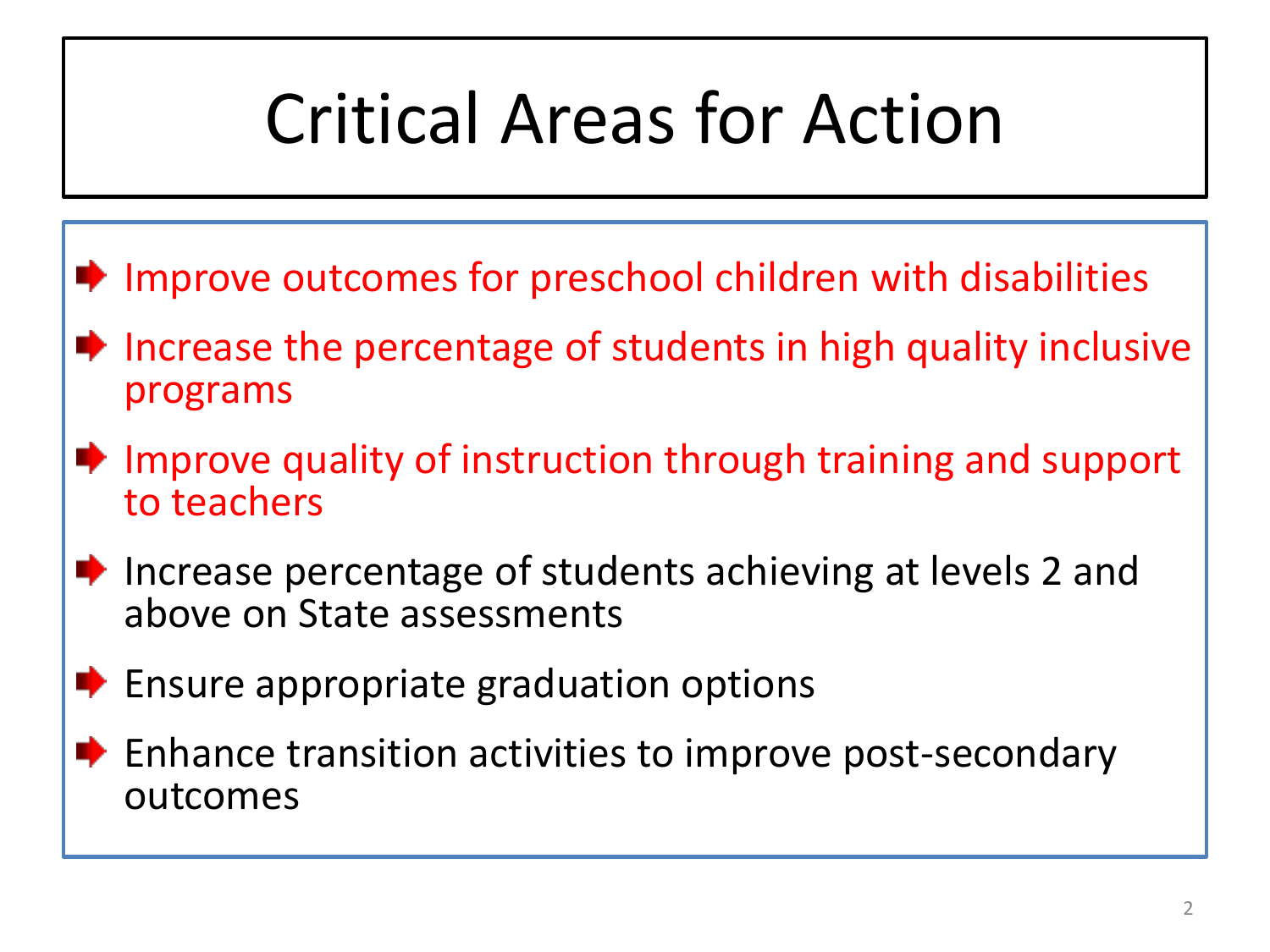#### Outcome Data

44% of preschool students with disabilities are performing below age expectations in early literacy by the time they turned age 6



52% are reported as having behavioral and emotional challenges that will interfere with their ability to succeed in school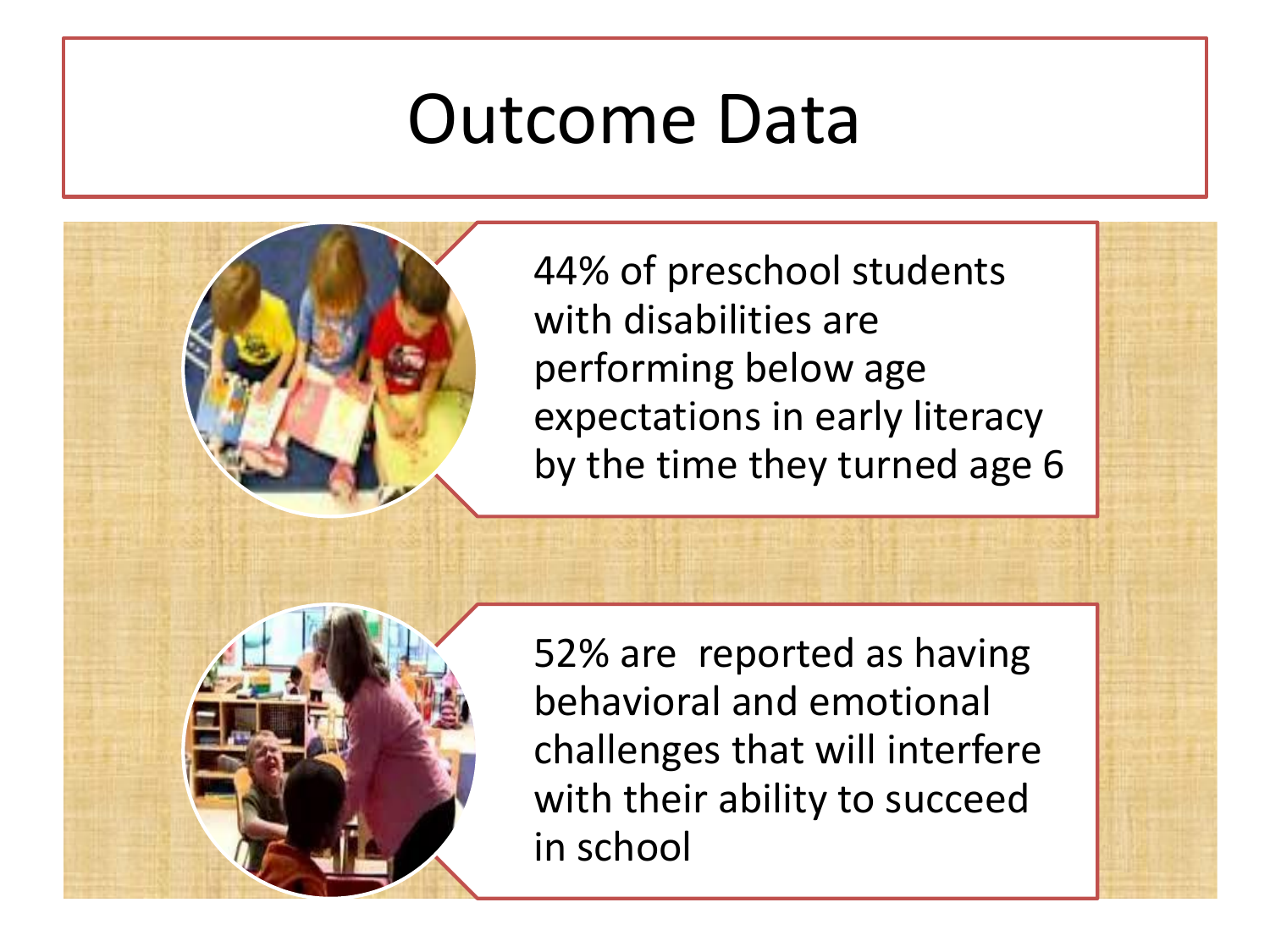## Background Information

- **APRIL DISCUSSION**  suspensions and expulsions of preschool children
- **JUNE DISCUSSION**  shared data on preschool outcomes and findings from preschool monitoring reviews and discussed several recommendations to improve the provision of preschool special education and outcomes through policy reforms
- **STAKEHOLDER** discussions following the June meeting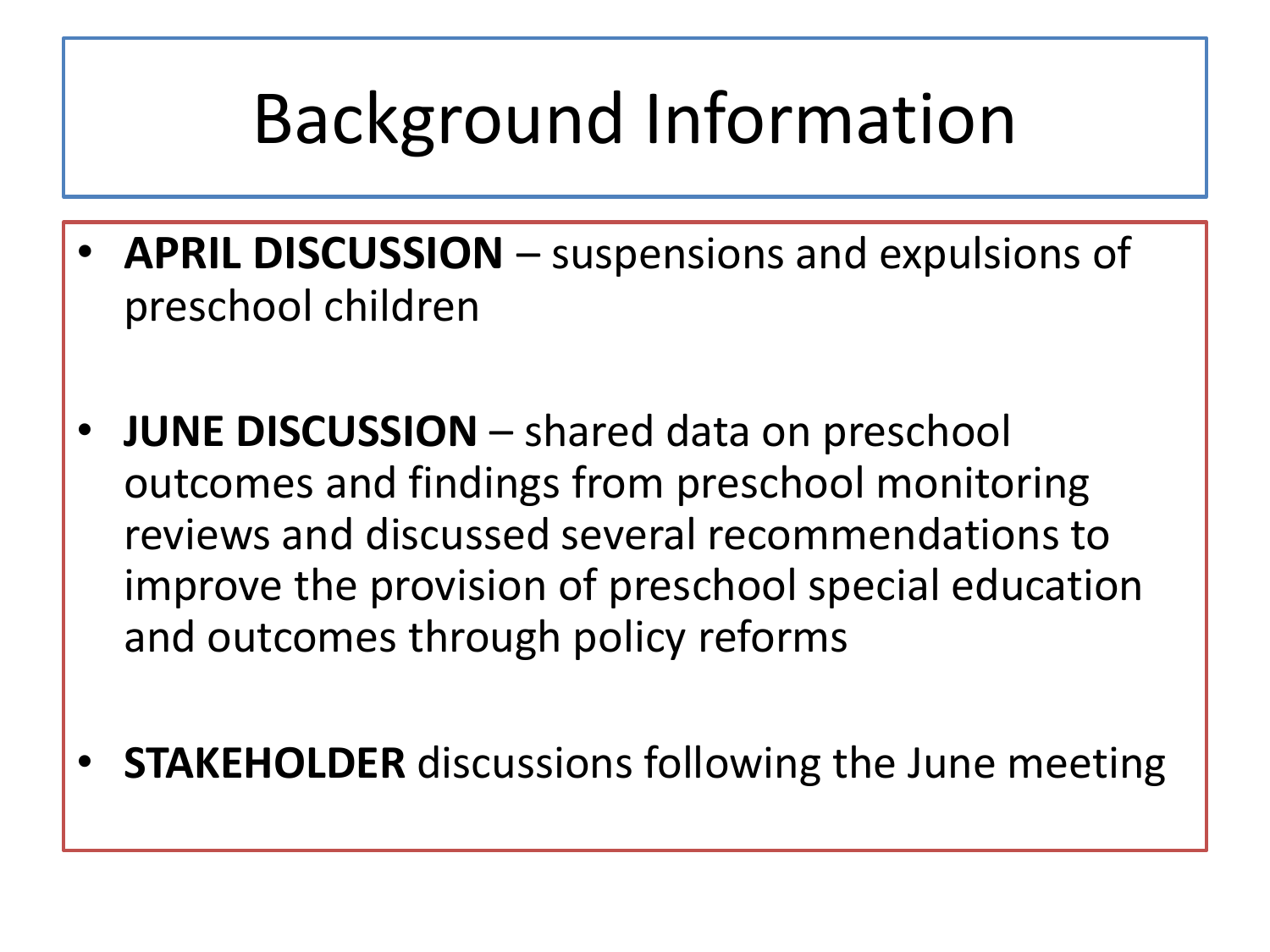## Areas of Proposed Amendments

- Use of One-to-One Aides
- Special Education Itinerant Services (SEIS)
- Provision of Related Services
- Curriculum and Instructional **Standards** 
	- PreK for the Common Core
	- Early Literacy
- Quality of Behavioral Supports
- Prohibit Suspensions and Expulsions
- Data Reporting and Progress Monitoring
- Parental Engagement
- Make up of Missed Services